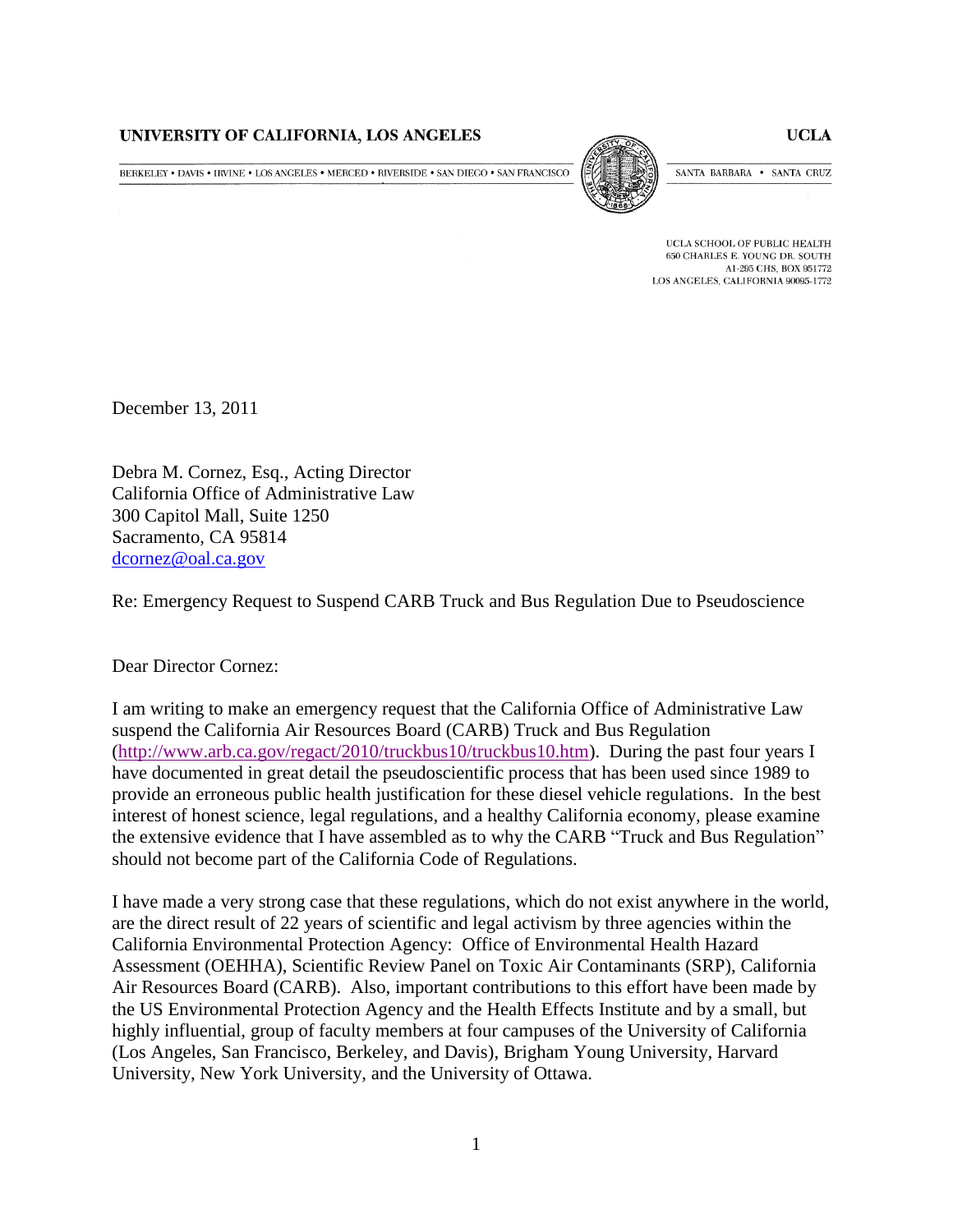The most important scientists involved in this process have been UCLA Professor and SRP Chair John R. Froines, UCSF Professor and SRP Member Stanton A. Glantz, BYU Professor and CARB Advisor C. Arden Pope III, and UCB Professor Michael L. Jerrett. The scientific assessment by OEHHA and SRP has resulted in the CARB Truck and Bus Regulation in large part because of the activist efforts of CARB members Mary D. Nichols (a UCLA Law Professor) and John R. Balmes (a UCSF and UCB Professor).

The California effort to provide a scientific basis for the CARB diesel vehicle regulations began in 1989 when the International Agency for Research on Cancer (IARC) classified diesel exhaust as a "probable carcinogen." In 1990 OEHHA declared diesel exhaust to be human carcinogen as per Proposition 65. Diesel exhaust is not classified as a carcinogen anywhere else in the world. Since 1991 important evidence that diesel exhaust is NOT carcinogenic in California has been systematically ignored by OEHHA and SRP and CARB. Furthermore, there is overwhelming epidemiologic evidence that fine particulate matter (PM2.5) and diesel particulate matter (PM) is not related to total mortality in California. Diesel PM is not causing "premature deaths" in California and thus there is no public health justification for the CARB diesel vehicle regulations. Diesel exhaust, specifically diesel PM, was identified as a toxic air contaminant in 1998 largely because of illegal and unethical conduct by the SRP. Since 1998 there have been essentially continuous scientific and legal efforts to get this identification reversed.

Please examine the detailed evidence that is contained in the weblinks below. This evidence provides strong support for my emergency request to suspend the CARB Truck and Bus Regulation and not allow it to become part of the California Code of Regulations.

April 22, 2008 Enstrom Comments Regarding CARB Goods Movement Emissions Reduction Program (GMERP)

[\(http://www.arb.ca.gov/lists/erplan08/2-carb\\_enstrom\\_comments\\_on\\_gmerp\\_042208.pdf\)](http://www.arb.ca.gov/lists/erplan08/2-carb_enstrom_comments_on_gmerp_042208.pdf) [\(http://www.scientificintegrityinstitute.org/GMERPEnstrom042208.pdf\)](http://www.scientificintegrityinstitute.org/GMERPEnstrom042208.pdf)

June 17, 2008 UCLA Petition to Senator Perata Challenging CARB Diesel Toxic Air Contaminant Declaration [\(http://www.scientificintegrityinstitute.org/CARBPetition061708.pdf\)](http://www.scientificintegrityinstitute.org/CARBPetition061708.pdf)

July 11, 2008 CARB Enstrom Comments on Staff Report on PM2.5 and Premature Deaths [\(http://www.scientificintegrityinstitute.org/Enstrom071108.pdf\)](http://www.scientificintegrityinstitute.org/Enstrom071108.pdf)

July 11, 2008 CARB Enstrom PM Mortality Teleconference Agenda Details [\(http://www.scientificintegrityinstitute.org/AgendaFull071108.pdf\)](http://www.scientificintegrityinstitute.org/AgendaFull071108.pdf)

July 11, 2008 CARB PM2.5 Premature Mortality Teleconference Transcript 071108 [\(http://www.scientificintegrityinstitute.org/CARB071108.pdf\)](http://www.scientificintegrityinstitute.org/CARB071108.pdf)

October 1, 2008 Enstrom Comments on CARB Diesel Emissions Issues [\(http://www.arb.ca.gov/lists/verdev2008/33-32-carb\\_enstrom.pdf\)](http://www.arb.ca.gov/lists/verdev2008/33-32-carb_enstrom.pdf) [\(http://www.scientificintegrityinstitute.org/Enstrom100108.pdf\)](http://www.scientificintegrityinstitute.org/Enstrom100108.pdf)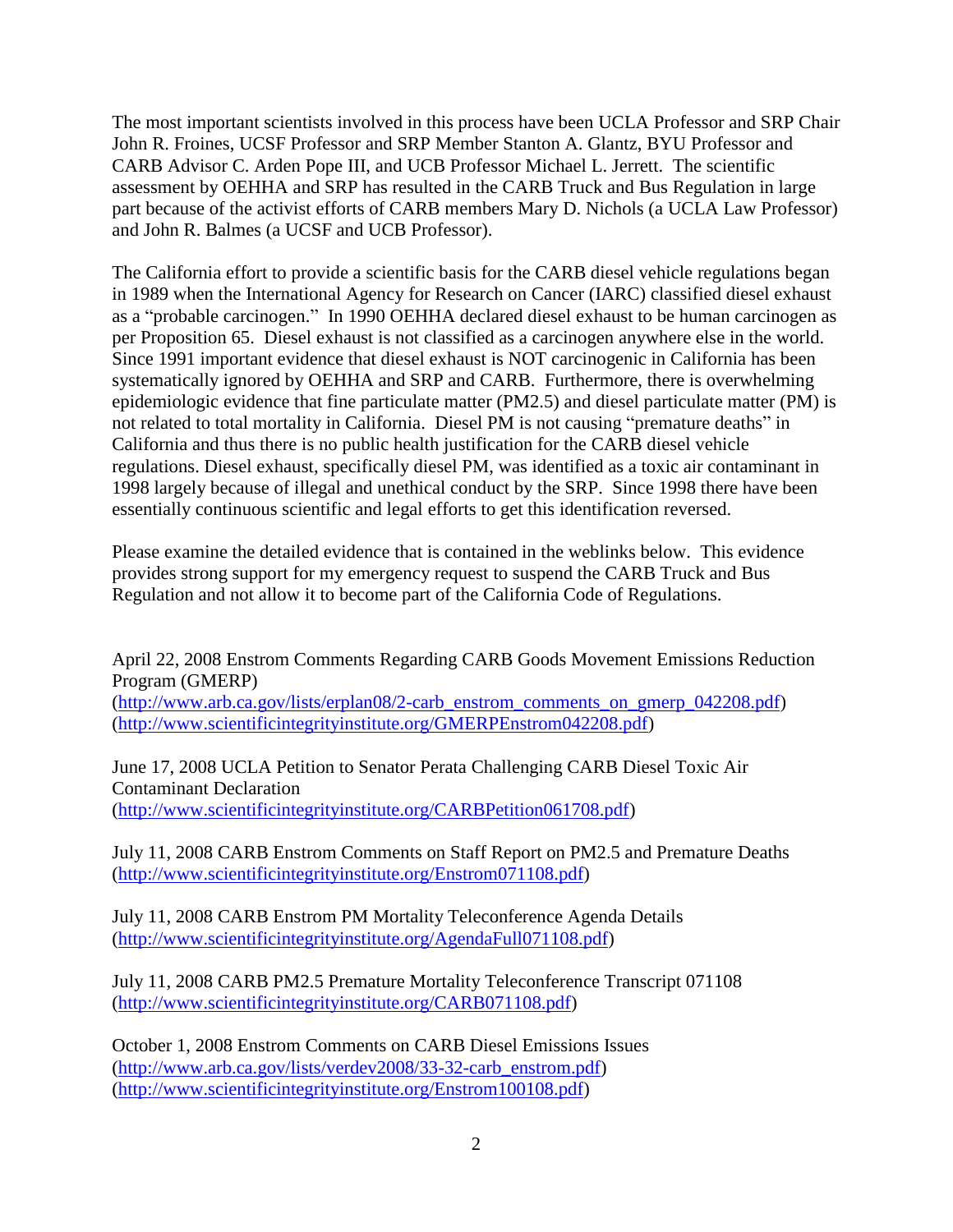December 3, 2008 Enstrom-Fucaloro-Malkan-Phalen "Request to Postpone and Reassess CARB Diesel Regulations"

[\(http://www.arb.ca.gov/lists/truckbus08/902-](http://www.arb.ca.gov/lists/truckbus08/902-request_to_postpone_and_reassess_carb_diesel_regulations_120308.pdf)

request to postpone and reassess carb diesel regulations 120308.pdf) [\(http://www.scientificintegrityinstitute.org/CARBPC120308.pdf\)](http://www.scientificintegrityinstitute.org/CARBPC120308.pdf)

December 10, 2008 Enstrom public comments regarding proposed CARB Statewide Truck and Bus Regulations

[\(http://www.arb.ca.gov/lists/truckbus08/897](http://www.arb.ca.gov/lists/truckbus08/897-carb_enstrom_comments_on_statewide_truck_regulations_121008.pdf) [carb\\_enstrom\\_comments\\_on\\_statewide\\_truck\\_regulations\\_121008.pdf\)](http://www.arb.ca.gov/lists/truckbus08/897-carb_enstrom_comments_on_statewide_truck_regulations_121008.pdf) [\(http://www.scientificintegrityinstitute.org/CARBPC121008.pdf\)](http://www.scientificintegrityinstitute.org/CARBPC121008.pdf)

May 27, 2009 Enstrom CARB Comments Regarding PM2.5 and Life Expectancy in California [\(http://www.arb.ca.gov/lists/gmove09/1](http://www.arb.ca.gov/lists/gmove09/1-carb_enstrom_comments_re_pm2.5_and_life_expectancy_052709.pdf) [carb\\_enstrom\\_comments\\_re\\_pm2.5\\_and\\_life\\_expectancy\\_052709.pdf\)](http://www.arb.ca.gov/lists/gmove09/1-carb_enstrom_comments_re_pm2.5_and_life_expectancy_052709.pdf) [\(http://www.scientificintegrityinstitute.org/Enstrom052709.pdf\)](http://www.scientificintegrityinstitute.org/Enstrom052709.pdf)

August 1, 2009 CDTOA-SCCA Forum on CARB Diesel Science Summary [\(http://www.scientificintegrityinstitute.org/ForumSummary080109.pdf\)](http://www.scientificintegrityinstitute.org/ForumSummary080109.pdf)

August 1, 2009 CDTOA-SCCA Forum on CARB Diesel Science Enstrom PPT Presentation "None of This is Real" [\(http://www.scientificintegrityinstitute.org/EnstromPPT080109.pdf\)](http://www.scientificintegrityinstitute.org/EnstromPPT080109.pdf)

November 16, 2009 CARB Member John B. Telles Letter & Attachments to Ellen Peter Regarding CARB Employee Tran Fraud Uncovered by Enstrom and Young [\(http://www.scientificintegrityinstitute.org/Telles111609.pdf\)](http://www.scientificintegrityinstitute.org/IT060106.pdf)

December 8, 2009 Enstrom Comments on CARB Reviewer Conflicts of Interest [\(http://www.arb.ca.gov/lists/dec09update/181](http://www.arb.ca.gov/lists/dec09update/181-carb_enstrom_comments_reviewer_conflicts_of_interest_120809.doc) [carb\\_enstrom\\_comments\\_reviewer\\_conflicts\\_of\\_interest\\_120809.doc\)](http://www.arb.ca.gov/lists/dec09update/181-carb_enstrom_comments_reviewer_conflicts_of_interest_120809.doc) [\(http://www.scientificintegrityinstitute.org/Enstrom120809.pdf\)](http://www.scientificintegrityinstitute.org/Enstrom120809.pdf)

February 26, 2010 CARB Symposium on PM2.5 & Deaths Agenda & Panel [\(http://www.arb.ca.gov/research/health/pm-mort/pm\\_symposium\\_agenda.pdf\)](http://www.arb.ca.gov/research/health/pm-mort/pm_symposium_agenda.pdf)

February 26, 2010 CARB Symposium on PM2.5 & Deaths Webcast [\(http://www.cal-span.org/cgi-bin/archive.php?owner=CARB&date=2010-02-26\)](http://www.cal-span.org/cgi-bin/archive.php?owner=CARB&date=2010-02-26)

February 26, 2010 CARB Symposium on PM2.5 & Deaths Enstrom PPT Presentation [\(http://www.arb.ca.gov/research/health/pm-mort/enstrom.pdf\)](http://www.arb.ca.gov/research/health/pm-mort/enstrom.pdf) [\(http://www.scientificintegrityinstitute.org/Enstrom022610.pdf\)](http://www.scientificintegrityinstitute.org/Enstrom022610.pdf)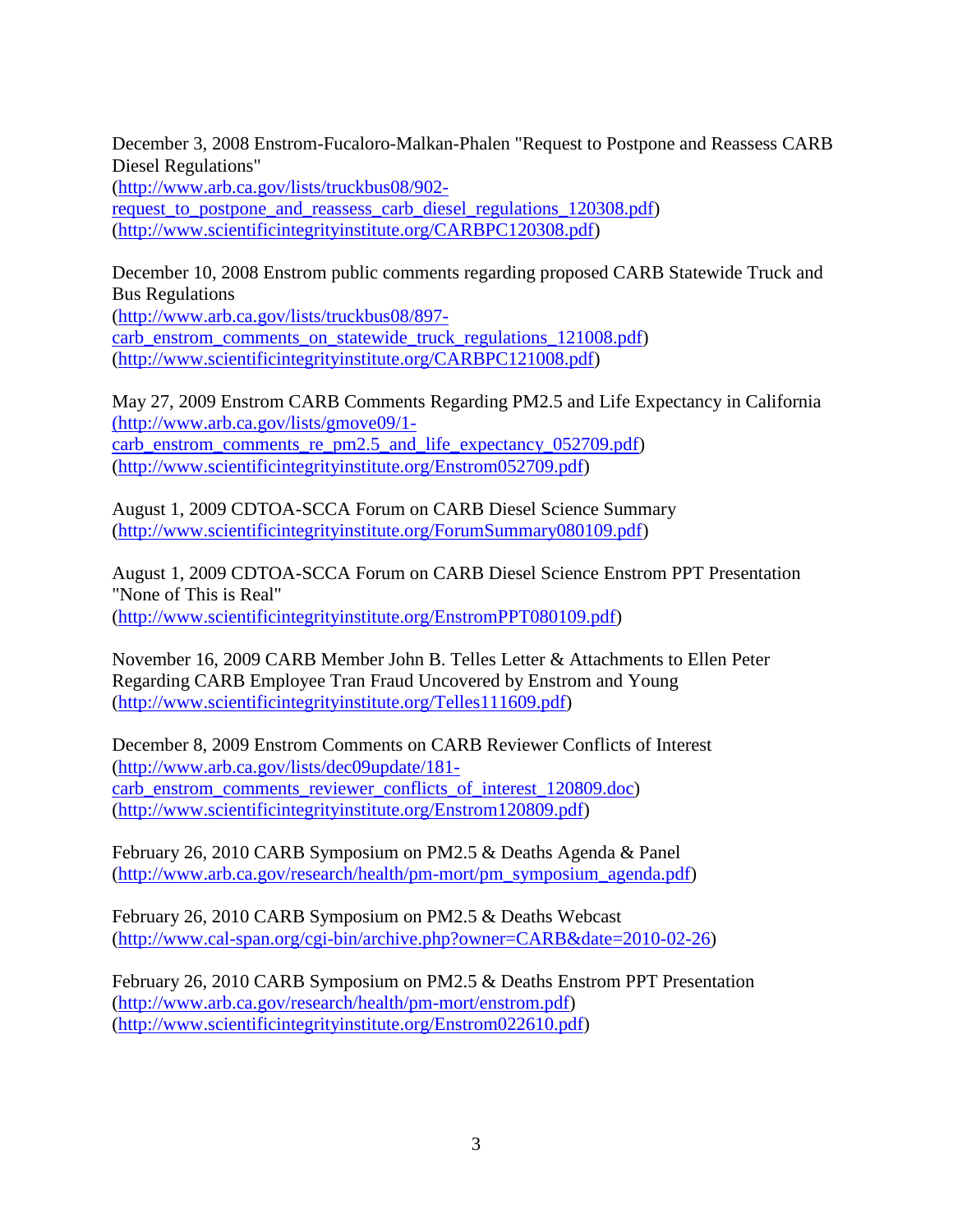February 26, 2010 CARB Symposium on PM2.5 & Deaths Jerrett Transcript re CA CPS II & Enstrom Transcript re CA CPS I [\(http://www.scientificintegrityinstitute.org/JerrettTrans022610.pdf\)](http://www.scientificintegrityinstitute.org/JerrettTrans022610.pdf)

April 21, 2010 Enstrom CARB Comments on PM2.5 and Mortality in California [\(http://www.arb.ca.gov/lists/offroad09/25](http://www.arb.ca.gov/lists/offroad09/25-carb_enstrom_comments_on_pm2.5___mortality_in_ca_042110.pdf) carb enstrom comments on pm2.5 — mortality in ca\_042110.pdf) [\(http://www.scientificintegrityinstitute.org/Enstrom042110.pdf\)](http://www.scientificintegrityinstitute.org/Enstrom042110.pdf)

June 9, 2010 Forbes.com Commentary by Henry I. Miller and James E. Enstrom "California's Diesel Regulations Are Hot Air" [\(http://www.forbes.com/2010/06/08/california-diesel-regulation-pollution-opinions-columnists](http://www.forbes.com/2010/06/08/california-diesel-regulation-pollution-opinions-columnists-henry-i-miller-james-e-enstrom.html)[henry-i-miller-james-e-enstrom.html\)](http://www.forbes.com/2010/06/08/california-diesel-regulation-pollution-opinions-columnists-henry-i-miller-james-e-enstrom.html)

August 25, 2010 US EPA CASAC Teleconference Transcript on PM2.5 NAAQS [\(http://www.scientificintegrityinstitute.org/CASACTranscript082510.pdf\)](http://www.scientificintegrityinstitute.org/CASACTranscript082510.pdf)

August 26, 2010 FIRE Letter and Case 838 Website re UCLA Non-reappointment of Enstrom and Appeal Process Leading to Continuing Appointment of Enstrom [\(http://www.scientificintegrityinstitute.org/FIRE082610.pdf\)](http://www.scientificintegrityinstitute.org/FIRE082610.pdf) [\(http://thefire.org/case/838\)](http://thefire.org/case/838))

September 30, 2010 Enstrom Analysis of 2000 HEI Reanalysis Report Figures 5 and 21 to Identify PM2.5 Risk in 49 US Cities [\(http://www.scientificintegrityinstitute.org/HEIFigure5093010.pdf\)](http://www.scientificintegrityinstitute.org/HEIFigure5093010.pdf)

December 10, 2010 Enstrom IAQA PPT Presentation on CARB Diesel Critique [\(http://www.scientificintegrityinstitute.org/IAQA121010.PDF\)](http://www.scientificintegrityinstitute.org/IAQA121010.PDF)

December 15, 2010 Enstrom CARB Comments on Relationship Between PM2.5 and Total Mortality in California [\(http://www.arb.ca.gov/lists/on-offroad10/160](http://www.arb.ca.gov/lists/on-offroad10/160-ca_relationship_pm2.5___mortality_table_121510.pdf) [ca\\_relationship\\_pm2.5\\_\\_\\_mortality\\_table\\_121510.pdf\)](http://www.arb.ca.gov/lists/on-offroad10/160-ca_relationship_pm2.5___mortality_table_121510.pdf) [\(http://www.scientificintegrityinstitute.org/Enstrom121510.pdf\)](http://www.scientificintegrityinstitute.org/Enstrom121510.pdf)

April 4, 2011 Reason.com Commentary by Nick Gillespie "The Green Politics of Reprisals: UCLA's Enstrom Gets a Hearing on His Unfair Dismissal" [\(http://reason.com/blog/2011/04/04/the-green-politics-of-reprisal\)](http://reason.com/blog/2011/04/04/the-green-politics-of-reprisal)

June 9, 2011 Enstrom Critique to CARB Research Screening Committee re Jerrett CARB California PM2.5 Deaths Draft Final Report [\(http://www.scientificintegrityinstitute.org/Enstrom060911.pdf\)](http://www.scientificintegrityinstitute.org/Enstrom060911.pdf)

August 11, 2011 Enstrom Summary of Major Epidemiologic Studies of PM2.5 and Total Mortality in California [\(http://www.scientificintegrityinstitute.org/Enstrom081111.pdf\)](http://www.scientificintegrityinstitute.org/Enstrom081111.pdf)